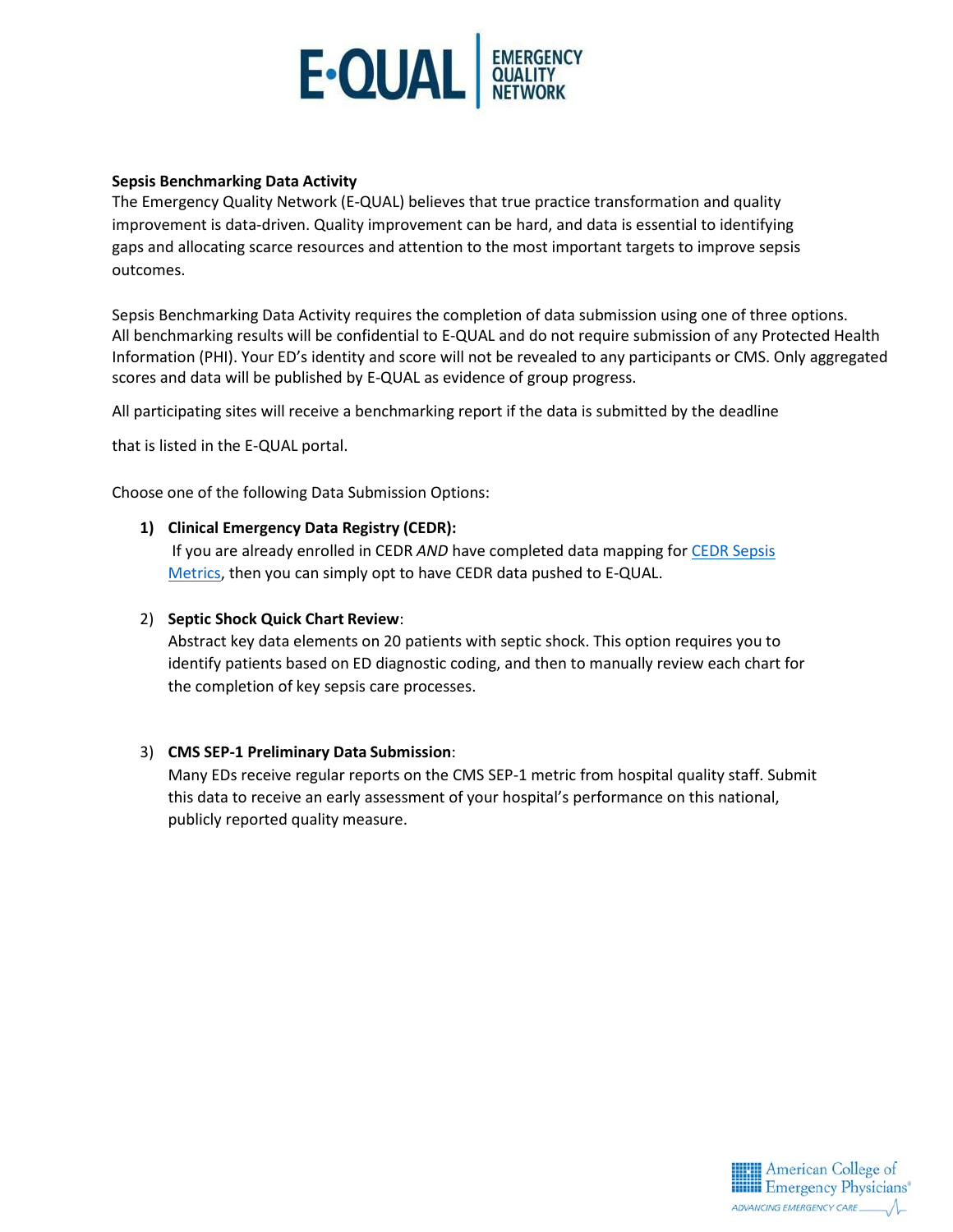

## **Sepsis Quick Chart Review Data Submission Guide**

The following definitions and instructions are to be used for data submission for the Emergency Quality Network (E-QUAL) Sepsis **Quick Chart Review Option**. Note these definitions may slightly differ from those used for the Clinical Emergency Data Registry (CEDR) or SEP-1 data submission options.

# **Step 1: Identify 20 cases for manual review**

Cases should be identified for each Benchmarking Activity based on Emergency Department diagnostic coding. These cases can be queried from electronic health records, billing data, or with the assistance of your revenue cycle management company. A detailed list of ICD-9, ICD-10, or SNOMED codes that can be used to identify cases is available for download.

If your site does not have 20 cases within the defined 3 month period, you can increase the data collection period to 6 months to meet the 20 case requirement.

| <b>Data Element</b>                      | <b>Definition</b>                                                 |
|------------------------------------------|-------------------------------------------------------------------|
| <b>Exclusion Reasons</b>                 | A drop-down list of exclusions aligned with the Clinical          |
|                                          | Emergency Data Registry (CEDR) are available for selection if a   |
|                                          | case does not meet criteria. No additional data abstraction is    |
|                                          | required on excluded patients.                                    |
| <b>Initial Lactate Performed</b>         | Indicate if any form of serum lactate testing was performed       |
| (Yes/No)                                 | during the ED visit. This may include point of care or central    |
|                                          | laboratory testing.                                               |
| Initial lactate value                    | If performed, report actual initial lactate result in mmol/L.     |
| <b>Blood Cultures Before Antibitocis</b> | Indicate if at least one blood culture was ordered prior to       |
| (Yes/No)                                 | administration of antibiotics during the ED visit.                |
| <b>Broad Spectrum Antibiotics</b>        | Indicate if broad spectrum antibiotics were ordered during the    |
| (Yes/No)                                 | ED visit.                                                         |
| 30cc/kg IV fluid bolus                   | Indicate if patient had 30/cc kg of any intravenous fluids        |
| (Yes/No)                                 | ordered during the ED visit.                                      |
| <b>Received Vasopressors</b>             | Indicate if patient received any vasopressor medication during    |
| (Yes/no)                                 | the ED visit regardless of indication. Vasopressor medications    |
|                                          | include epinephrine, norepinephrine, dopamine, and                |
|                                          | dobutamine.                                                       |
| Repeat Lactate Performed in ED           | Indicate if repeat lactate was performed if initial lactate value |
| (Yes/No)                                 | > 2mmol/L. If no initial lactate performed then leave blank. If   |
|                                          | initial lactate < 2mmol/L then leave blank.                       |
| Repeat Lactate Value                     | If performed, report actual report lactate result in mmol/L.      |
| Dies (in-hospital)                       | Indicate if patient died during the same hospital stay            |
| (Yes/No)                                 | regardless of day of hospitalization.                             |

# **Step 2: Manually abstract numerator elements from each patient chart**

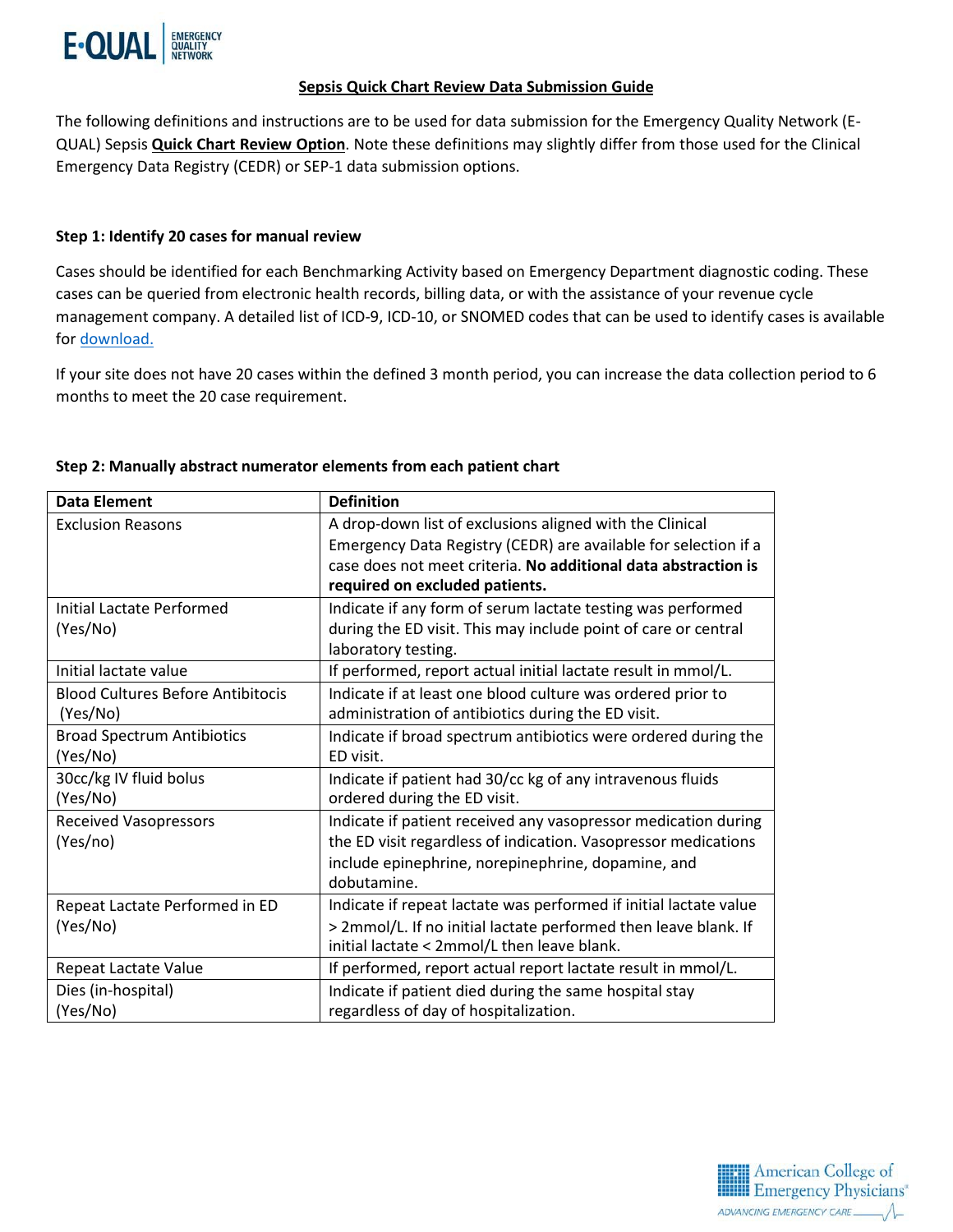

# **Quick Chart Review – About the Metrics**

- **Initial Lactate Performed:** Numerator: Patients who had an initial lactate resulted. Severe Sepsis and Septic Shock Denominator: Patients with ED diagnosis or clinical impression consistent with either septic shock or severe sepsis or infection with hypotension. This definition includes 984 ICD-10 infection codes, a refined update from ACEP Clinical Emergency Data Registry (CEDR) quality measures.
- **Broad Spectrum Antibiotics: (were antibiotics administered?)**  Numerator: Patients who received antibiotics (broad spectrum or targeted antibiotic therapy) Denominator: Septic Shock and Severe Sepsis Denominator defined above.
- **Blood Cultures Before Antibiotics: (were blood cultures drawn before antibiotics?)** Numerator: Patients who had at least one blood culture drawn before antibiotics were administered. Denominator: Septic Shock and Severe Sepsis Denominator defined above.
- **30 cc/kg IV Fluids: (was the patient adequately fluid resuscitated?)** Numerator: Completed fluid resuscitation with 30 cc/kg crystalloid fluids Septic Shock Denominator: Septic Shock and Severe Sepsis Denominator defined above.
- **Received Vasopressors: (were vasopressors initiated?)** Numerator: Patients with vasopressors initiated Denominator: Septic Shock and Severe Sepsis Denominator defined above

# • **Repeat Lactate Performed:**

Numerator: Patients with a second (repeat) lactate obtained within 6 hours of initial presentation. Denominator: Septic Shock and Severe Sepsis Denominator defined above AND initial lactate >2.

• **Lactate Clearance >10%: (was the repeat lactate improved by at least 10%)** Numerator: Patients with repeat lactate at least 10% lower than initial lactate. Denominator: Septic Shock and Severe Sepsis Denominator defined above AND initial lactate >2 AND repeat lactate obtained.

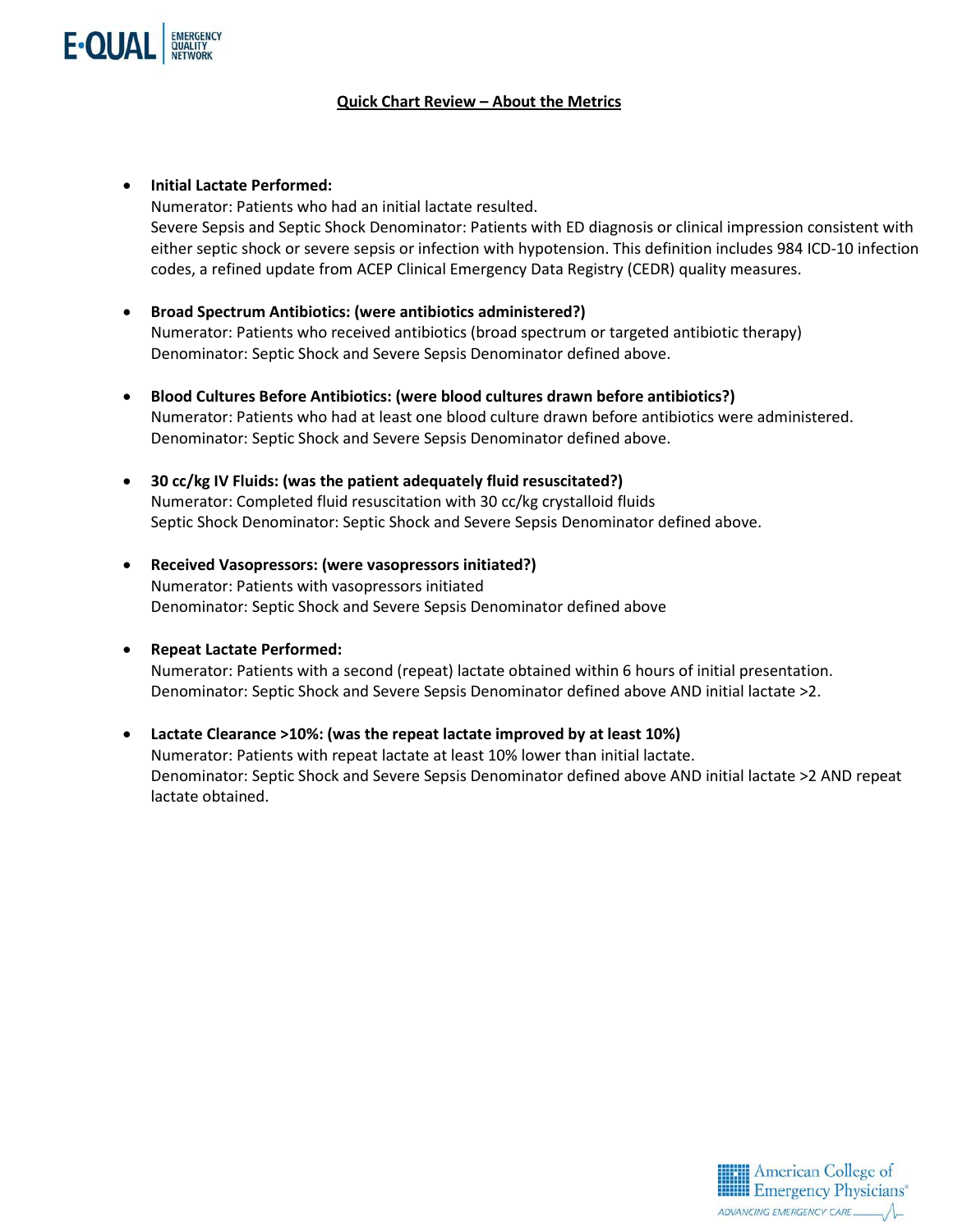

#### Step 3: Use "Add New Row" to complete 20 manual chart reviews including excluded patients

#### **Septic Shock Chart Review**

Abstract key data elements on 20 patients with septic shock between October and December 2017. This option requires you to identify patients based on<br>ED diagnostic coding, then manually review each chart for the completion

Instead of "Zero", please enter the code "888" if your site does not have the information available

Please click on 'Save' or 'Complete' after making any (or all the) edits to the chart.



Enter the best email address to contact with questions regarding data submission verification.

Email Address

**Active Seizure GI** Bleed Acute Stroke Acute MI Trauma

Save

< Change Data Submission Option

| Record<br>Number | Exclusion<br>Явавопа  | Initial Lactate<br>Performed | Initial Lactate<br>Value | <b>Blood Cultures</b><br>Before<br>Antibiotics | Broad<br>spectrum<br>Antibiotics | 30 colkg IV<br>Fluids | Received<br>Vasopressors | Repeat Lactate<br>Performed in<br>ED | Repeat Lactate<br>Value | Died<br>(in Hospital) | Delete Row                    |
|------------------|-----------------------|------------------------------|--------------------------|------------------------------------------------|----------------------------------|-----------------------|--------------------------|--------------------------------------|-------------------------|-----------------------|-------------------------------|
| <b>PRE-001</b>   |                       |                              |                          |                                                |                                  |                       |                          |                                      |                         |                       | 畲                             |
| <b>PRE-004</b>   | Died in ED            | Yes                          | 2                        | Yes                                            | Yes                              | Yes                   | Yes                      | No                                   |                         |                       | 酓                             |
| <b>PRE-005</b>   |                       |                              |                          |                                                |                                  |                       |                          |                                      |                         |                       | 亩                             |
| PRE-006          | LWBS/AMA              |                              |                          |                                                |                                  |                       |                          |                                      |                         |                       | 音                             |
| PRE-007          | Died in ED            | Yes                          | 4                        | No                                             | Yes                              | Yes                   | Yes                      | Yes                                  | 5                       | Yes                   | 亩                             |
| <b>PRE-008</b>   |                       |                              |                          |                                                |                                  |                       |                          |                                      |                         |                       | 亩                             |
| PRE-009          | LWBS/AMA              | Yes                          | 4                        |                                                |                                  |                       |                          |                                      |                         |                       | 亩                             |
| <b>PRE-010</b>   | Transferre            |                              |                          |                                                |                                  |                       |                          |                                      |                         |                       | 富                             |
| <b>PRE-011</b>   |                       |                              |                          |                                                |                                  |                       |                          |                                      |                         |                       | 畲                             |
| <b>PRE-012</b>   | Cardiac arr           | No                           |                          | Yes                                            | Yes                              |                       |                          |                                      |                         |                       | 言                             |
| PRE-013          |                       |                              |                          |                                                |                                  |                       |                          |                                      |                         |                       | 亩                             |
| PRE-014          | LWBS/AMA              | Yes                          |                          | Yes                                            |                                  |                       | Yes                      |                                      |                         |                       | 亩                             |
| <b>PRE-001</b>   |                       |                              |                          |                                                |                                  |                       |                          |                                      |                         |                       | 音                             |
| <b>PRE-002</b>   | Transferred into ED   |                              |                          |                                                |                                  |                       | Yes dry                  |                                      |                         |                       |                               |
|                  | LWBS/AMA              | $\sqrt[4]{2}$                |                          |                                                |                                  |                       | <b>No</b>                |                                      |                         |                       |                               |
|                  | Died in ED            |                              |                          |                                                |                                  |                       |                          |                                      |                         |                       |                               |
|                  | Cardiac arrest in ED  |                              |                          |                                                |                                  |                       |                          |                                      |                         |                       |                               |
|                  | Comfort measures only |                              |                          |                                                |                                  |                       |                          |                                      |                         |                       |                               |
|                  | Severe Burn           |                              |                          |                                                |                                  |                       |                          |                                      |                         |                       |                               |
|                  | $A - B$               |                              |                          |                                                |                                  |                       |                          |                                      |                         |                       | <b>Complete This Activity</b> |